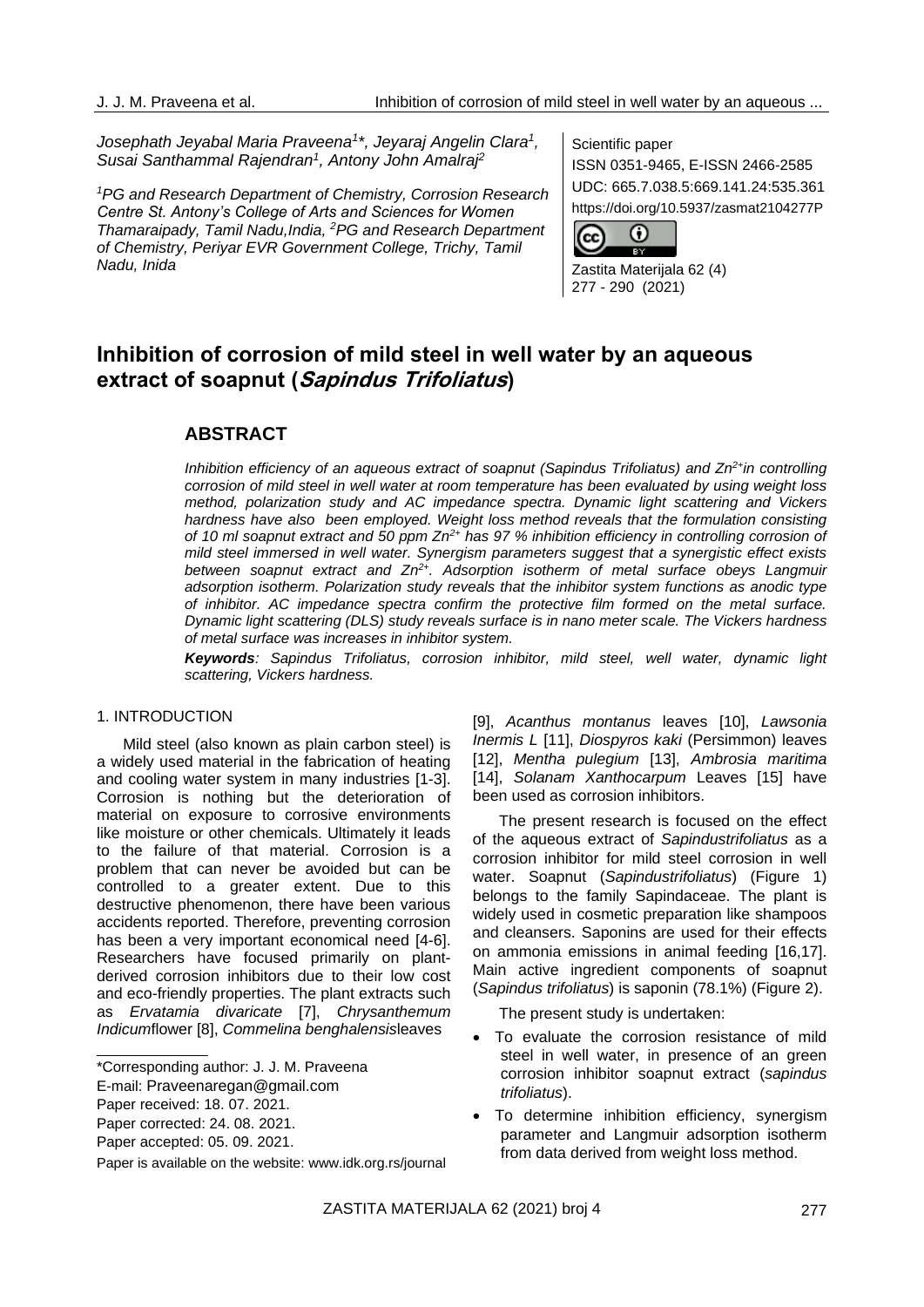- To develop Eco-friendly inhibitor system using readily available extract of plant sand Zinc for corrosion inhibition of mild steel in well water.
- To study the nature of process of corrosion inhibition and determine the type of inhibition whether anodic or cathodic or mixed using potentiodynamic polarization and Impedance studies.
- To examine the particle size Particle/molecular size, Size distribution, Relaxations in complex fluids by DLS method.
- To examine the hardness of metal surface by Vickers Hardness measurement.



*Figure1. Appearance of soapnut Slika 1. Izgled sapunskog oraha*





*Slika 2. Struktura saponina*

## *Saponins*

Saponins are glucosides with foaming characteristics. Saponins consist of a polycyclic aglycones attached to one or more sugar side chains. The aglycone part, which is also called sapogenin, is either steroid (C27) or a triterpene (C30). The foaming ability of saponins is caused by the combination of a hydrophobic (fat-soluble) sapogenin and a hydrophilic (water-soluble) sugar part. Saponins have a bitter taste. Some saponins are toxic and are known as sapotoxin. Soapnut contains 78.1% saponins.

## 2. MATERIALS AND METHODS

## *Preparation of inhibitor*

10 g of soapnut fruit pulp was shade dried, weighed and boiled with double distilled water. The extract was filtered to remove suspended impurities and made up to 100ml. The soapnut (SN) extract used as corrosion inhibitor in the present study.

## *Preparation of mild steel (MS)*

Mild steel (iron containing a small percentage of carbon, strong and tough but not readily tempered), also known as plain-carbon steel and low-carbon steel, is now the most common form of steel acceptable for many applications. Mild steel is malleable and ductile. Mild steel has a relatively low tensile strength, but it is cheap and easy to form; surface hardness can be increased through [carburizing.](https://en.wikipedia.org/wiki/Carburization) Composition of mild steel is given in Table1. This mild steel has been used in making hull plates.

Mild steel specimens of dimension 1cm x 4 cm x0.2 cm were used in weight loss method. In electrochemical studies, the exposed area of mild steel was 1cm<sup>2</sup>. The mild steel specimens were cleaned with different grade emery papers and degreased with acetone.

## *Well water*

The physico-chemical parameters of well water are given in Table 2.

*Table 2. Physico-chemical parameters of well water*

*Tabela 2. Fizičko-hemijski parametri bunarske vode*

| Parameters              | Value                                           |
|-------------------------|-------------------------------------------------|
| рH                      | 8.38                                            |
| Conductivity            | 1770 $\mu\Omega$ <sup>-1</sup> cm <sup>-1</sup> |
| Chloride                | 665ppm                                          |
| Sulphate                | 214ppm                                          |
| TDS                     | 1100ppm                                         |
| Total hardness          | 402ppm                                          |
| <b>Total Alkalinity</b> | 390ppm                                          |
| Magnesium               | 83ppm                                           |
| Potassium               | 55ppm                                           |
| Sodium                  | 172ppm                                          |
| Calcium                 | 88ppm                                           |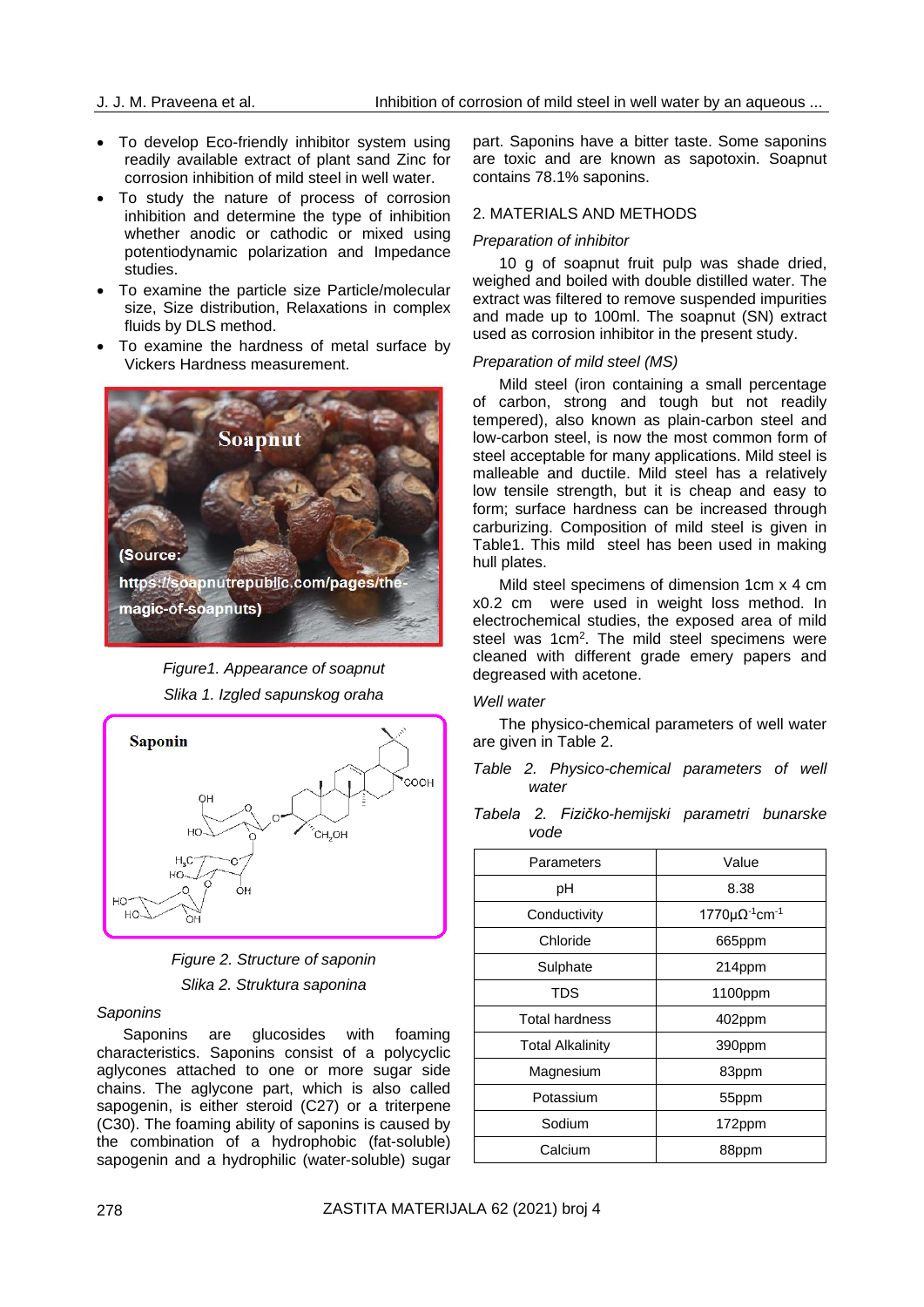## *Table1. Composition of MS*

|  |  |  | Tabela 1. Sastav MS |  |
|--|--|--|---------------------|--|
|--|--|--|---------------------|--|

| Name      | unit | Average   | Abs.Std.Dev | Ref.Std.Dev | $\mathbf{1}$ | $\mathbf 2$ |
|-----------|------|-----------|-------------|-------------|--------------|-------------|
| C         | $\%$ | 0.101     | 0.0014      | 1.4         | 0.102        | 0.1         |
| Si        | $\%$ | 0.055     | 0.0021      | 3.89        | 0.053        | 0.056       |
| Mn        | $\%$ | 1.629     | 0.0057      | 0.35        | 1.633        | 1.625       |
| P         | $\%$ | 0.0087    | 0.0003      | 3.25        | 0.0085       | 0.0089      |
| S         | %    | 0.0028    | 0.0003      | 10.1        | 0.0026       | 0.003       |
| Cr        | $\%$ | 0.036     | 0.0014      | 3.93        | 0.037        | 0.035       |
| Mo        | $\%$ | 0.0086    | 0.00007     | 0.83        | 0.0086       | 0.0085      |
| Ni        | $\%$ | 0.033     | 0.0007      | 2.18        | 0.033        | 0.32        |
| Cu        | $\%$ | 0.0063    | 0.00007     | 1.13        | 0.0062       | 0.0063      |
| AI        | $\%$ | 0.044     | 0.0014      | 3.21        | 0.043        | 0.045       |
| As        | $\%$ | 0.0011    | $\pmb{0}$   | $\pmb{0}$   | 0.0011       | 0.011       |
| B         | $\%$ | 0.0027    | 0.0005      | 18.68       | < 0.00010    | < 0.00010   |
| Bi        | $\%$ | < 0.00010 | 0.00002     | 84.85       | < 0.0025     | 0.003       |
| Ce        | $\%$ | 0.0032    | 0.0013      | 42.65       | 0.0041       | 0.0022      |
| Co        | $\%$ | 0.011     | 0           | 0           | 0.011        | 0.011       |
| Mg        | $\%$ | 0.0003    | $\mathbf 0$ | $\mathbf 0$ | 0.0003       | 0.0003      |
| <b>Nb</b> | $\%$ | 0.03      | 0.0007      | 2.4         | 0.029        | 0.03        |
| Pb        | $\%$ | 0.0081    | 0.0013      | 15.71       | 0.0072       | 0.009       |
| Sb        | $\%$ | 0.004     | 0.0004      | 8.95        | 0.0037       | 0.0042      |
| Sn        | $\%$ | 0.0034    | $\mathbf 0$ | $\mathbf 0$ | 0.0034       | 0.0034      |
| Ta        | $\%$ | 0.03      | 0.0071      | 23.57       | 0.025        | 0.035       |
| La        | $\%$ | 0.0071    | 0           | 0           | 0.0071       | 0.0071      |
| Ti        | $\%$ | 0.0035    | $\mathbf 0$ | $\mathbf 0$ | 0.0035       | 0.0035      |
| $\vee$    | $\%$ | 0.138     | 0.0014      | 1.02        | 0.137        | 0.139       |
| W         | $\%$ | 0.071     | 0,0078      | 11.03       | 0.076        | 0.065       |
| Zn        | $\%$ | 0.0024    | $\mathbf 0$ | 0           | 0.0024       | 0.0024      |
| Zr        | $\%$ | 0.0051    | 0.0002      | 0.2         | 0.0052       | 0.0049      |
| Se        | $\%$ | < 0.0005  | 0.0001      | 4.42        | < 0.0005     | < 0.0005    |
| ${\sf N}$ | $\%$ | 0.0093    | 0.00007     | 0.76        | 0.0092       | 0.0093      |
| Ca        | $\%$ | 0.0014    | 0.0001      | 10.1        | 0.0013       | 0.0015      |
| Te        | $\%$ | 0.0026    | 0.0025      | 97.91       | < 0.0010     | 0.0044      |
| Fe        | $\%$ | 97.74     | $\mathbf 0$ | 0           | 97.74        | 97.74       |

#### *Preparation of Zn2+ solution*

1g of ZnSO4.7H2O salt was dissolved in distilled water and made up to 250 ml. 5 mlof this solution diluted to100 ml gives 50 ppm of  $Zn^{2+}$ .

## *Weight loss method*

Weights of the three polished mild steel specimens were measured before and after immersion in various test solutions (100 ml ) The inhibition efficiencies were calculated from the relation.

$$
IE = [(CR_1 - CR_2)/CR_1]100\%
$$
 (1)

where,

 $CR<sub>1</sub>$  is corrosion rate in the absence of inhibitor, and CR<sup>2</sup> is the corrosion rate in the presence of

## inhibitor.

The immersion period was one day. The experiments were carried out at room temperature. Corrosion rate was calculated in mdd units:

Corrosion rate (mdd) = (weight loss in mg  $x$ surface area in  $dm^2$ ) / immersion period in days

#### *Synergism parameters*

To evaluate the synergistic effect existing between  $Zn^{2+}$  and soapnut extract, synergism parameters  $(S<sub>1</sub>)$  were calculated. If is parameter  $(S<sub>1</sub>)$ greater than 1, it indicates the presence of synergistic effect, existing between Zn<sup>2+</sup> and soapnut extract .To confirm this Synergism parameters(SI) are calculated as shown, using the relation: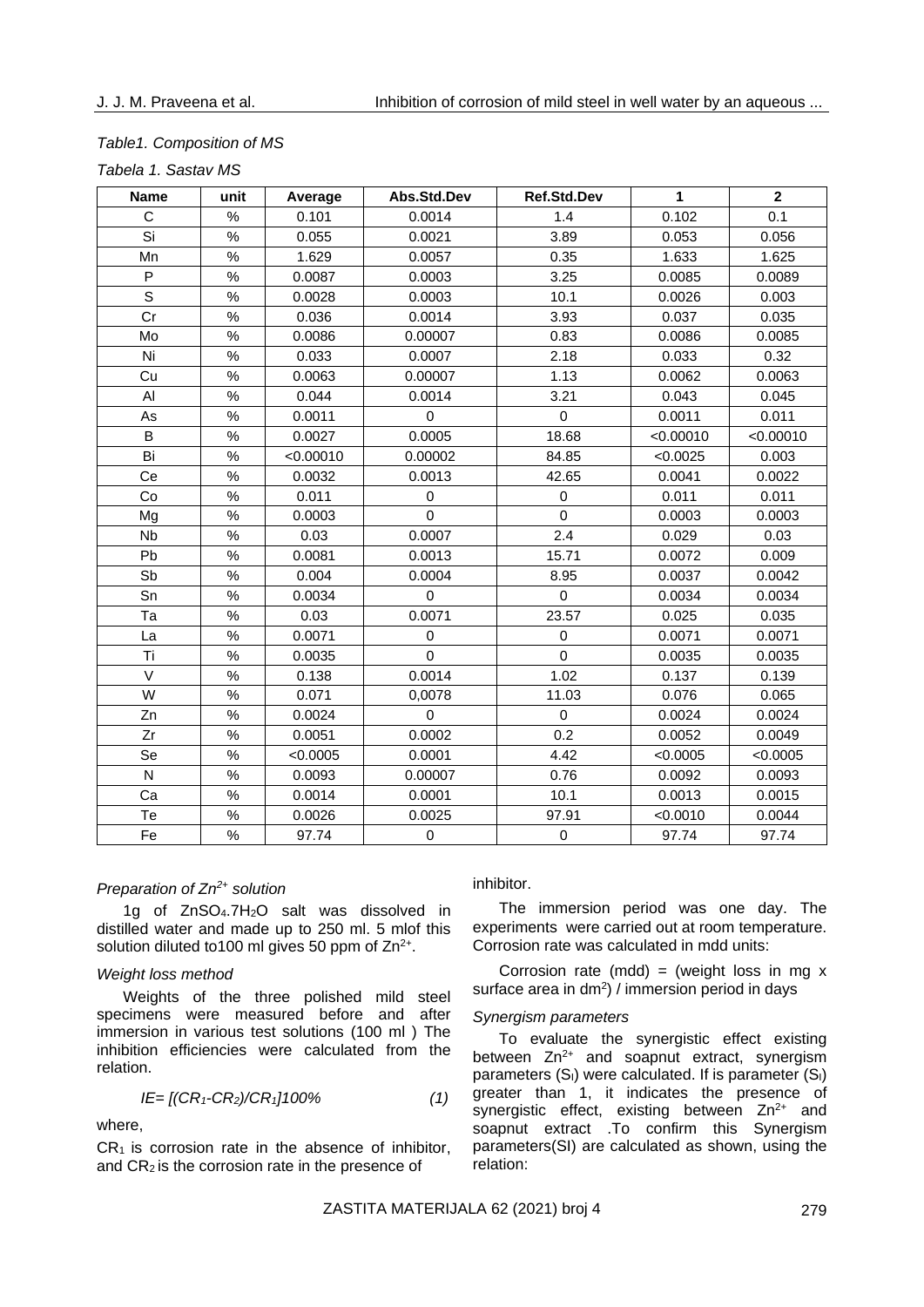$$
S_{I}=(1-\theta_{1+2})/(1-\theta_{1+2})
$$
\n(2)

where

$$
\theta_{1+2} = (\theta 1 + \theta 2) - (\theta 1 \times \theta 2) \tag{3}
$$

 $\theta_1$ = surface coverage by inhibitor 1(soapnut extract)

 $θ<sub>2</sub>$  surface coverage by inhibitor 2 (Zn<sup>2+</sup>)

θ'1+2= Combined surface coverage byinhibitors 1

# and 2.

#### *Langmuir adsorption isotherm*

There are various types of adsorption isotherms such as Langmuir, Freundlich and Temkin. In the case of Langmuir adsorption isotherm a plot of C vs C/θ gives a straight line. Where C is concentration of the inhibitor and  $\theta$  is surface coverage

$$
\theta = \%IE/100 \tag{4}
$$

#### *Electrochemical study*

In the present work corrosion resistance of mild steel immersed in various test solutions were measured by Polarization study and AC impedance spectra.

#### *Polarization study*

Polarization studies were carried out in a CHI Electrochemical work station analyzer, model 660A. It was provided with automatic iR compensation facility. A three electrode cell assembly was used (Figure 3). A SCE was the reference electrode.



*Figure 3. Threee lectrode cell assembly Slika 3. Sklop ćelije sa tri elektrode*

Platinum was the counter electrode. Mild steel was the working electrode. A time interval of 5 to

10 minutes was given for the system to attain a steady state open circuit potential. After having done IR compensation, polarization study was carried out at a sweep rate of 0.01 V/s. From polarization study, corrosion parameters such as corrosion potential ( $E_{corr}$ ), corrosion current ( $I_{corr}$ ), Tafel slopes anodic =  $b_{av}$  and cathodic =  $b_c$  and LPR (linear polarisation resistance) values were measured.

#### *AC impedance spectra*

The same instrument and set-up used for polarization study were used to record AC impedance spectra also. The real part (Z') and imaginary part (-Z") of the cell impedance were measured in Ohms at various frequencies. AC impedance spectra were recorded with initial  $E(V)=0$ , high frequency (Hz=1x10<sup>5</sup>), low frequency  $(Hz = 1)$ , amplitude  $(V) = 0.005$  and quiet time  $(s) =$ 2. From Nyquist plot the values of charge transfer resistance  $(R<sub>t</sub>)$  and the double layer capacitance (C<sub>dl</sub>) were calculated.

#### *Dynamic light scattering (DLS)*

Dynamic light scattering refers to measurement and interpretation of light scattering data on a microsecond time scale. Dynamic light scattering can be used to determine

- Particle/molecular size
- Size distribution
- Relaxations in complex fluids
- The experiments were carried out with particle size analyzer. Make : Micromeritics : Model : Nano plus

### *Vickers hardness*

The carbon steel specimens immersed in various test solutions for one day were taken out, rinsed with double distilled water, dried and subjected to Vickers hardness measurement. The Vickers hardness measurements of the carbon steel surface were carried out by Shimadzu make model HMV-27.

#### 3. RESULTS AND DISCUSSION

#### *Weight loss method*

Corrosion resistance of MS in well water, in presence of an inhibitor namely Soapnut extract in absence and presence of  $Zn^{2+}$ has been evaluated by weight loss method. The results are given in Table 3 and 4. It is observed from the Table 3 that soapnut extract has some inhibition efficiency (IE). As the concentration of soapnut extract increases, surface coverage (θ) increases, corrosion rate (CR, mdd) decreases and inhibition efficiency (IE,%) increases.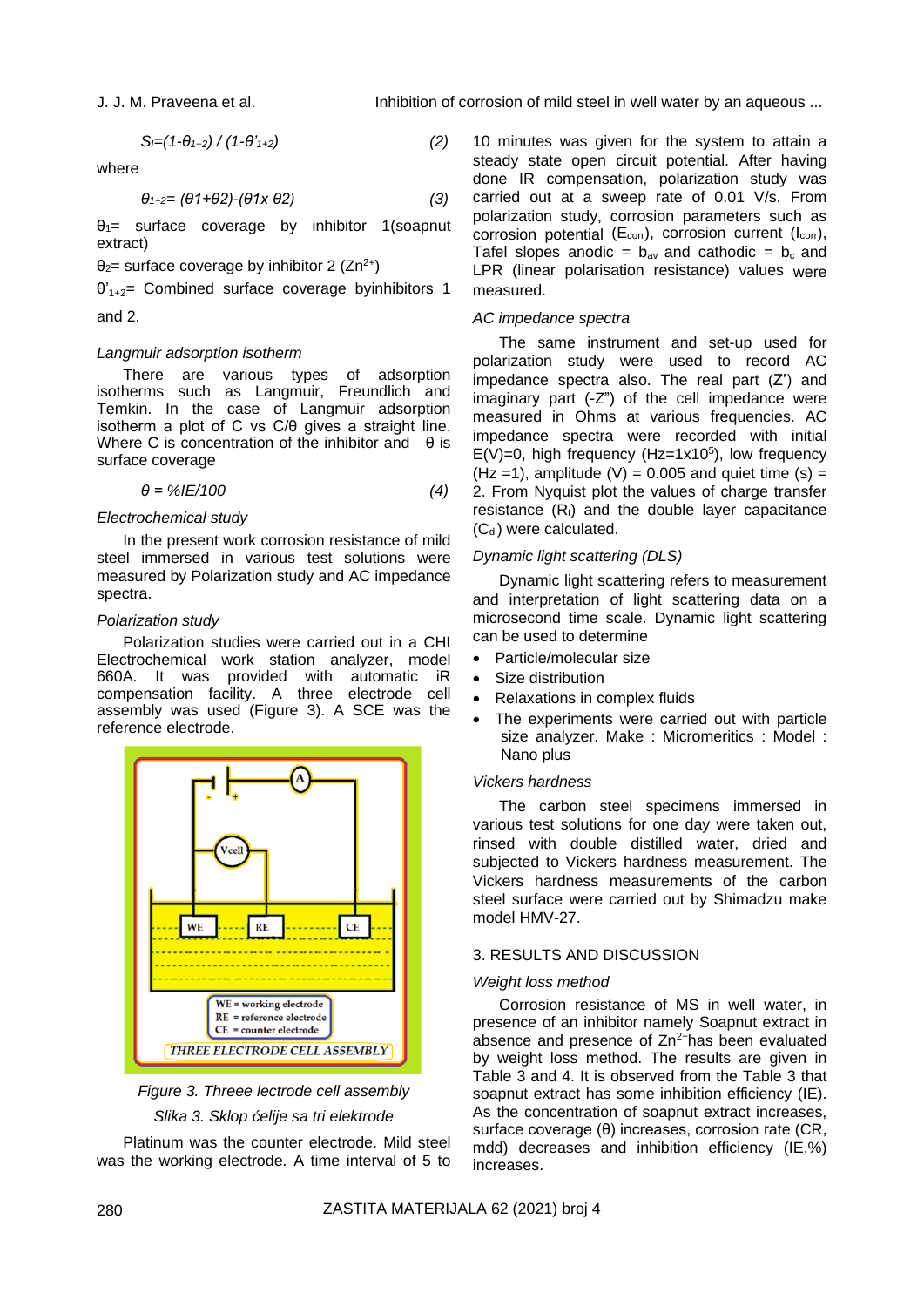## *Table 3. Inhibition of corrosion of mild steel immersed in well water (without Zinc)*

*Tabela 3. Inhibicija korozije mekog čelika uronjenog u bunarsku vodu (bez cinka)*

| Soapnut<br>extract<br>(m <sub>l</sub> ) | $Zn^{2+}$<br>(ppm) | Corrosion<br>rate (mdd) | <b>Inhibition</b><br>efficienc<br>y(% ) | Surface<br>coverag<br>$e(\theta)$ |
|-----------------------------------------|--------------------|-------------------------|-----------------------------------------|-----------------------------------|
|                                         |                    | 14.86                   |                                         |                                   |
| 2                                       |                    | 9.2132                  | 38                                      | 0.38                              |
| 4                                       | O                  | 8.7674                  | 41                                      | 0.41                              |
| 6                                       |                    | 8.3216                  | 44                                      | 0.44                              |
| 8                                       |                    | 7.8758                  | 47                                      | 0.47                              |
| 10                                      |                    | 7.43                    | 50                                      | 0.50                              |

## *Influence of addition of Zn2+ on the inhibition efficiency (IE, %) of soapnut extract*

Influence of addition of  $Zn^{2+}$  on the inhibition efficiency (IE, %) of soapnut extract is given in Table 4. It is observed that in presence of 50 ppm of  $Zn^{2+}$ , the inhibition efficiency (IE, %) of soapnut extract increases tremendously. A synergistic effect exists between soapnut extract and  $Zn^{2+}$ . A mixture of inhibitors shows better inhibition efficiency (IE,%) than that of individual members.

#### *Synergistic effect*

A mixture of inhibitors shows better inhibition efficiency (IE, %) than that of individual members. For example, 50 ppm of  $Zn^{2+}$  has 14% inhibition efficiency. 10 ml of soapnut extract has 50% inhibition efficiency. But their combination has 97% inhibition efficiency.

*Table 4. Inhibitionofcorrosion of mild steel immersed in well water (with Zinc)*

| Tabela | 4. | Inhibicija korozije mekog čelika      |  |  |
|--------|----|---------------------------------------|--|--|
|        |    | uronjenog u bunarsku vodu (sa cinkom) |  |  |

| Soapnut<br>extract<br>(ml) | $Zn^{2+}$<br>(ppm) | Corrosion<br>rate<br>(mdd) | Inhibition<br>efficiency<br>(%) | Surface<br>coverage<br>(θ) |
|----------------------------|--------------------|----------------------------|---------------------------------|----------------------------|
| 0                          | 0                  | 14.86                      |                                 |                            |
| $\mathcal{P}$              | 50                 | 2.229                      | 85                              | 0.85                       |
| 4                          | 50                 | 1.7832                     | 88                              | 0.88                       |
| 6                          | 50                 | 1.3374                     | 91                              | 0.91                       |
| 8                          | 50                 | 0.8916                     | 94                              | 0.94                       |
| 10                         | 50                 | 0.4458                     | 97                              | 0.97                       |
|                            | 50                 | 12.7796                    | 14                              | 0.14                       |

This confirms the synergistic effect existing between soapnut extract and  $Zn^{2+}$  (Table 5).

- *Table 5. Synergistic effect existing between soapnut extract and Zn2+*
- *Tabela 5. Sinergijski efekat koji postoji između ekstrakta sapuna i Zn2+*

| System                                              | Inhibition efficiency, % |
|-----------------------------------------------------|--------------------------|
| 50 ppm of $Zn^{2+}$                                 | 14                       |
| 10 ml of soapnut extract                            | 50                       |
| 50 ppm of $Zn^{2+}$ and 10 ml<br>of soapnut extract | 97                       |



*Figure 3. Synergistic effect Slika 3. Sinergijski efekat*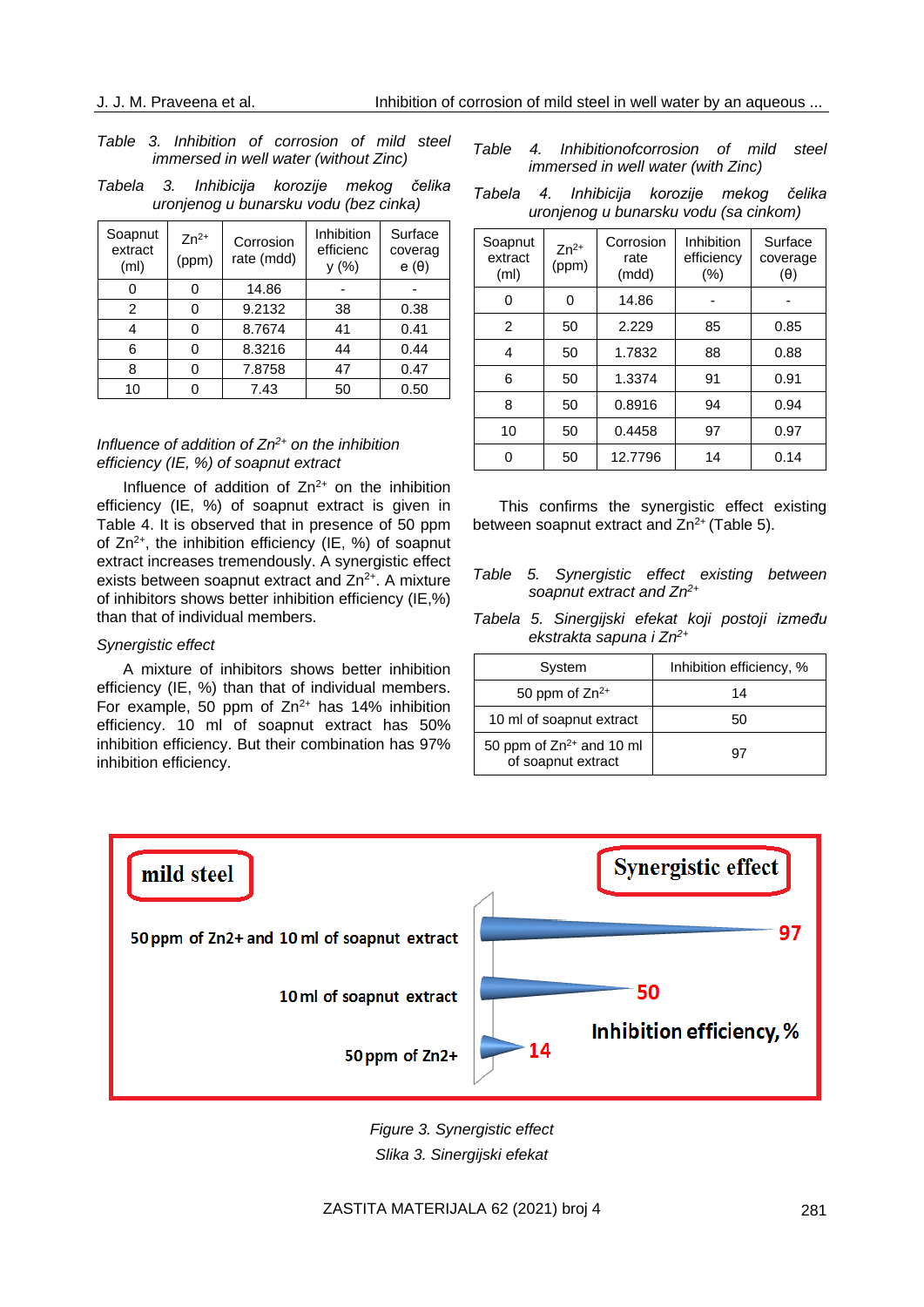#### *Synergism parameters*

When two substances are used as corrosion inhibitors, synergistic effect is noticed between them. That is, a mixture of inhibitors shows better inhibition efficiency (IE, %) than that of individual members [18-21]. Synergism parameters  $(S<sub>1</sub>)$  are calculated. If there is synergistic effect, the Synergism parameter (S<sub>I</sub>) will be greater than 1. The Synergism parameters  $(S<sub>1</sub>)$  calculated for various combinations of 10 ml of soapnut extract and (50 ppm of  $Zn^{2+}$ ) are given in Table 6.

## *Langmuir adsorption isotherm*

### *Soapnut extract system*

The plot of C vs  $C/\theta$  gives a straight line with  $R^2$ value of 0.993 (Figure 4). Thus it is inferred that the adsorption soapnut extract on the metal surface obeys Langmuir adsorption isotherm.

*Table 6. Synergism parameters Tabela 6. Parametri sinergizma*

| Soapnut<br>extract, ml | $\theta_1$ | $\theta'_{1+2}$ | $\theta_2$ | $\theta_{1+2}$ | $S_{1}$ |
|------------------------|------------|-----------------|------------|----------------|---------|
| 2                      | 0.38       | 0.85            | 0.14       | 0.4668         | 3.56    |
| 4                      | 0.41       | 0.88            | 0.14       | 0.4926         | 4.29    |
| 6                      | 0.44       | 0.91            | 0.14       | 0.5184         | 5.35    |
| 8                      | 0.47       | 0.94            | 0.14       | 0.5442         | 7.60    |
| 10                     | 0.50       | 0.97            | 0.14       | 0.57           | 14.33   |



*Figure 4. Langmuir adsorption isotherm for soapnut extract Slika 4. Langmirova izoterma adsorpcije za ekstrakt sapuna*

## *Soapnut extract -Zn2+system*

The plot of C vs C/ $\theta$  gives a straight line with  $R^2$  value of 0.998 (Figure 5). Thus it is inferred that the adsorption soapnut extract, in presence of  $Zn^{2+}$ , on the metal surface obeys Langmuir adsorption isotherm.



*Figure 5. Langmuir adsorption isotherm for soapnut extract - Zn2+ system Slika 5. Langmirova izoterma adsorpcije za ekstrakt sapun – Zn2+ sistem*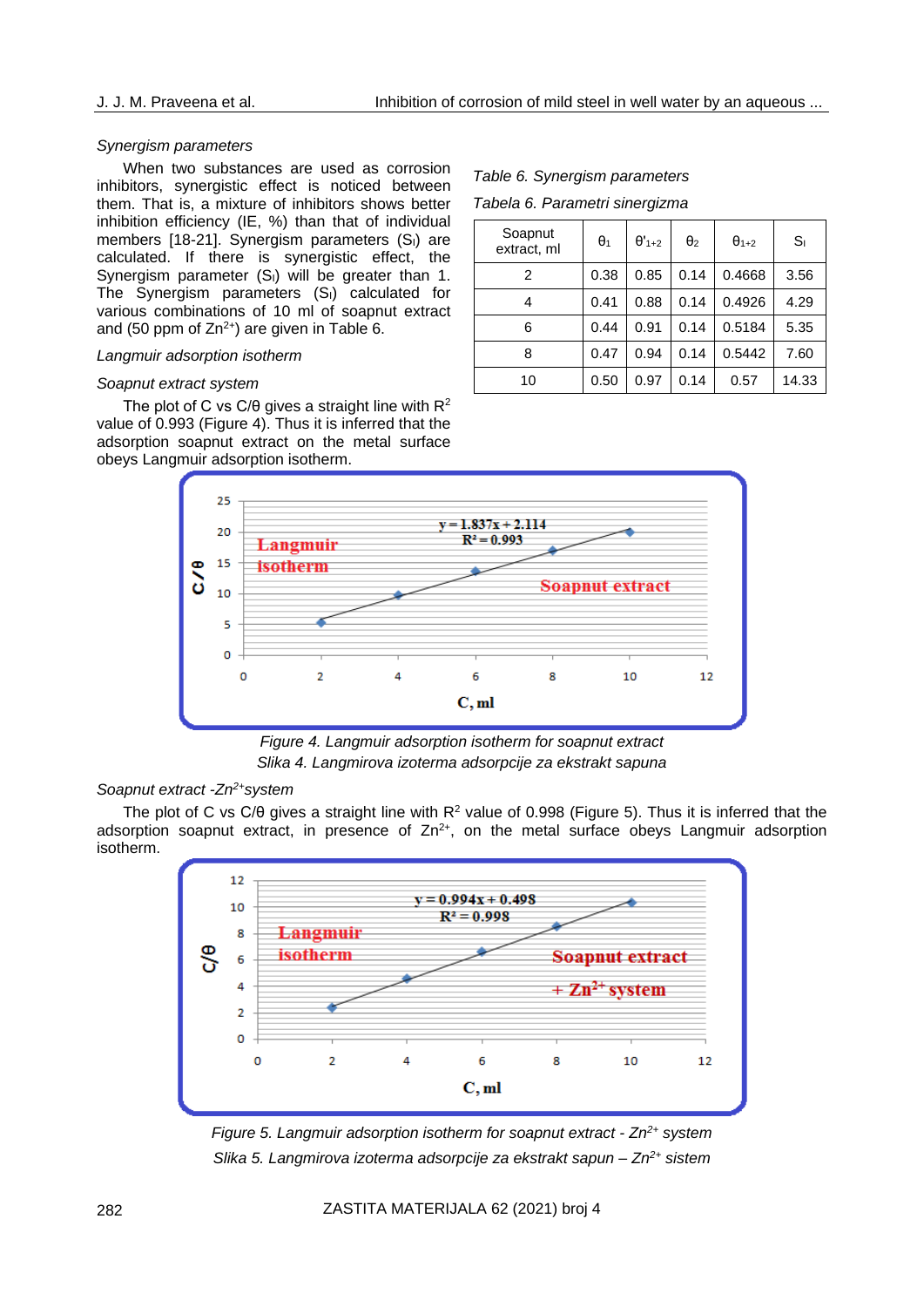## *Analysis of polarization study*

Corrosion parameters derived from polarization study, namely corrosion potential (E<sub>corr</sub>), Tafel slope (bc, ba), Linear Polarisation Resistance (LPR) values and Corrosion Current (I<sub>corr</sub>) values are given in Table 7. The polarisation curves of mild steel immersed in well water in the absence and presence of inhibitor system are shown in Figure 6.

It is observed from the Table 7 that when mild steel is immersed in well water, the corrosion potential is -751 mV vs SCE, the LPR value is 711Ohmcm<sup>2</sup>. The corrosion current value is  $6.082\times10^{-5}$ A/cm<sup>2</sup>. It is inferred from the Table7, that in presence of inhibitor, the corrosion potential is shifted from -751mV to-549mV vs SCE. This indicates that a film is formed on the anodic sites of the metal surface. It suggests that the inhibitor system (soapnut extract  $-Zn^{2+}$ ) functions as anodic type inhibitor system [22,23]. The LPR value increases from 711Ohmcm<sup>2</sup> to 1427Ohmcm<sup>2</sup>. Correspondingly the corrosion current value decreases from  $6.082\times10^{5}$  A/cm<sup>2</sup> to  $3.066\times10^{5}$  $A/cm<sup>2</sup>$ . These observations confirm that a

protective film is formed on the metal surface. This controls the corrosion of metal. If a protective film is formed on the metal surface, LPR value increases and corrosion current decreases.



*Figure 6. Polarization curves of mild steel immersed in various test solutions (a) well water, (b) well water + soapnut extract + Zn2+ system*



*Table 7. Corrosion parameters of mild steel immersed in well water in theabsence and presence of inhibitor system [soapnut extract-Zn2+] obtained by polarization study*

| Tabela 7. Parametri korozije mekog čelika uronjenog u bunarsku vodu u odsustvu i prisustvu inhibitorskog |                                                                                |  |  |  |  |
|----------------------------------------------------------------------------------------------------------|--------------------------------------------------------------------------------|--|--|--|--|
|                                                                                                          | sistema [ekstrakt sapuna-Zn <sup>2+</sup> ] dobijeni ispitivanjem polarizacije |  |  |  |  |

| <b>System</b>                                                | Ecorr<br>mV vs SCE | b <sub>c</sub><br>mV/decade | $\mathbf{b}_a$<br>mV/decade | <b>LPR</b><br>Ohmcm <sup>2</sup> | <b>I</b> corr<br>Alcm <sup>2</sup> |
|--------------------------------------------------------------|--------------------|-----------------------------|-----------------------------|----------------------------------|------------------------------------|
| Well water                                                   | -751               | 195                         | 169                         | 711                              | $6.082x10^{-5}$                    |
| Well water + soapnut extract (10<br>ml) + $Zn^{2+}$ (50 ppm) | -549               | 190                         | 214                         | 1427                             | $3.066x10^{-5}$                    |

## *Analysis of AC impedance spectra*

The protective film formed on the metal surface is confirmed by ACimpedance spectra. If a protective film is formed on the metal surface, the charge transfer resistance  $(R_t)$  value increases; double layer capacitance value (Cdl) decreases and the impedance [log(Z/ohm)] value increases.

The AC impedance spectra of mild steel immersed in well water in the absence and presence of inhibitor [soapnut (sapindus trifoliatus) extract -  $Zn^{2+}$ ] are shown in Figure7. (Nyquist plots), Figures 8a and 8b (Bode plots). The corrosion parameters, namely  $R_t$ ,  $C_{dl}$ , phase angle and impedance values are given in Table 8. It is observed from the Table 8 that, when mild steel is immersed in well water, the  $R_t$  value is 129.81  $Ohmcm<sup>2</sup>$ .





*Slika 7. Spektri impedanse naizmenične struje mekog čelika uronjenog u različite test rastvore (a) bunarsku vodu, (b) bunarsku vodu + ekstrakt sapuna + Zn2+ sistem*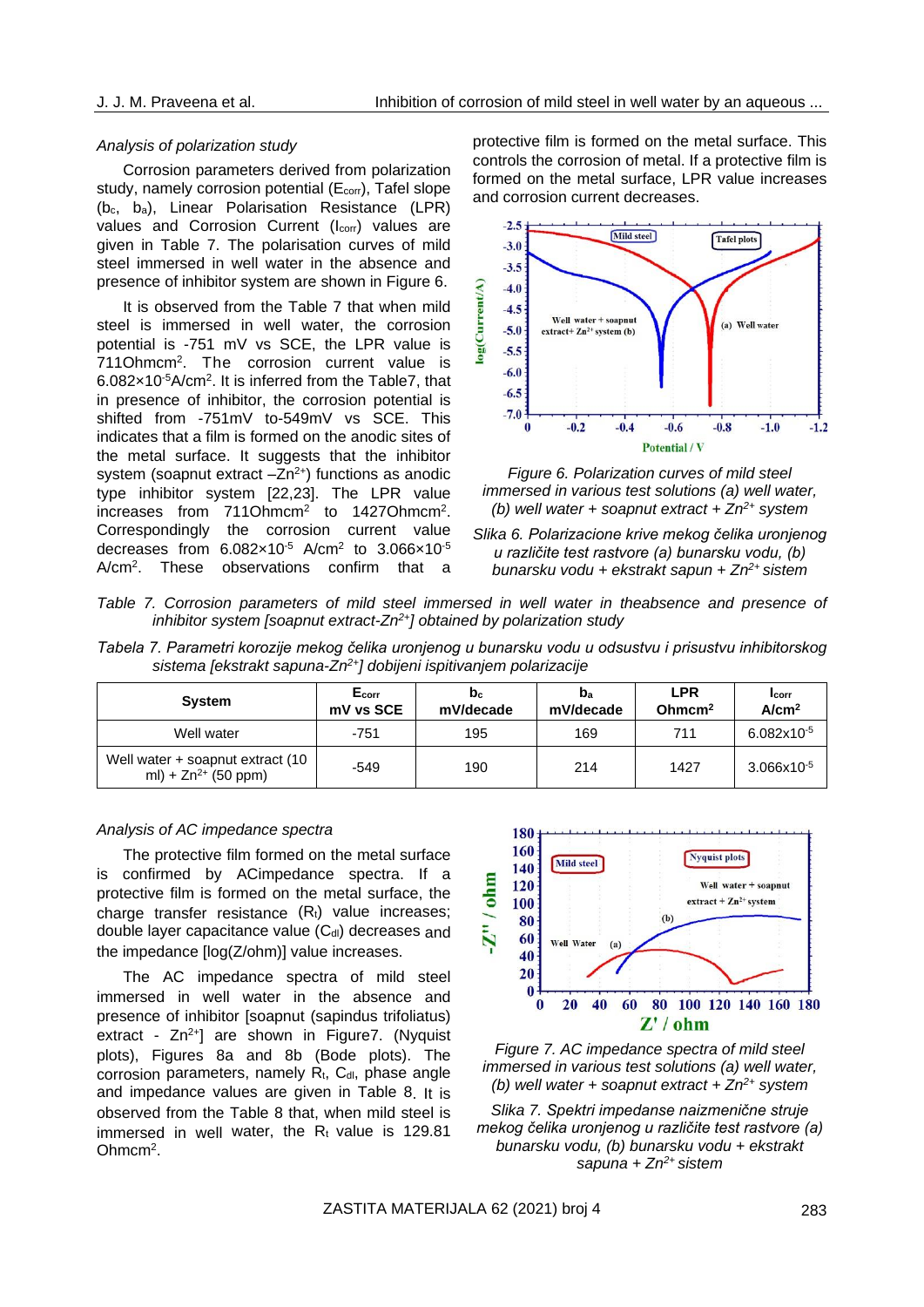The C<sub>dl</sub> value is  $3.929x10^{-8}$  F/cm<sup>2</sup>. The impedance value is 2.213. The phase angle value is 37.35. In the presence of inhibitor system, the  $R_t$ value increases from 129.81 Ohmcm<sup>2</sup> to 398.57

Ohmcm<sup>2</sup>. The C<sub>dl</sub> value decreases from  $3.929x10^{-8}$  $F/cm<sup>2</sup>$  to1.2795x10<sup>-9</sup>  $F/cm<sup>2</sup>$ . The impedance value increases from 4.084 to 4.153. The phase angle value increases from 37.35 to 39.12 [24,25].



*Figure 8a. AC impedance spectra of mild steel immersed in well water (Bode plots) Slika 8a. Spektri impedanse naizmenične struje mekog čelika uronjenog u bunarsku vodu (Bode grafike)*



*Figure 8b. AC impedance spectra of mild steel immersed in well water + soapnut extract + Zn2+ system (Bode plots)*

*Slika 8b. Spektri impedanse naizmenične struje mekog čelika uronjenog u bunarsku vodu + ekstrakt sapuna + Zn2+ sistem (Bode grafikoni)*

284 ZASTITA MATERIJALA 62 (2021) broj 4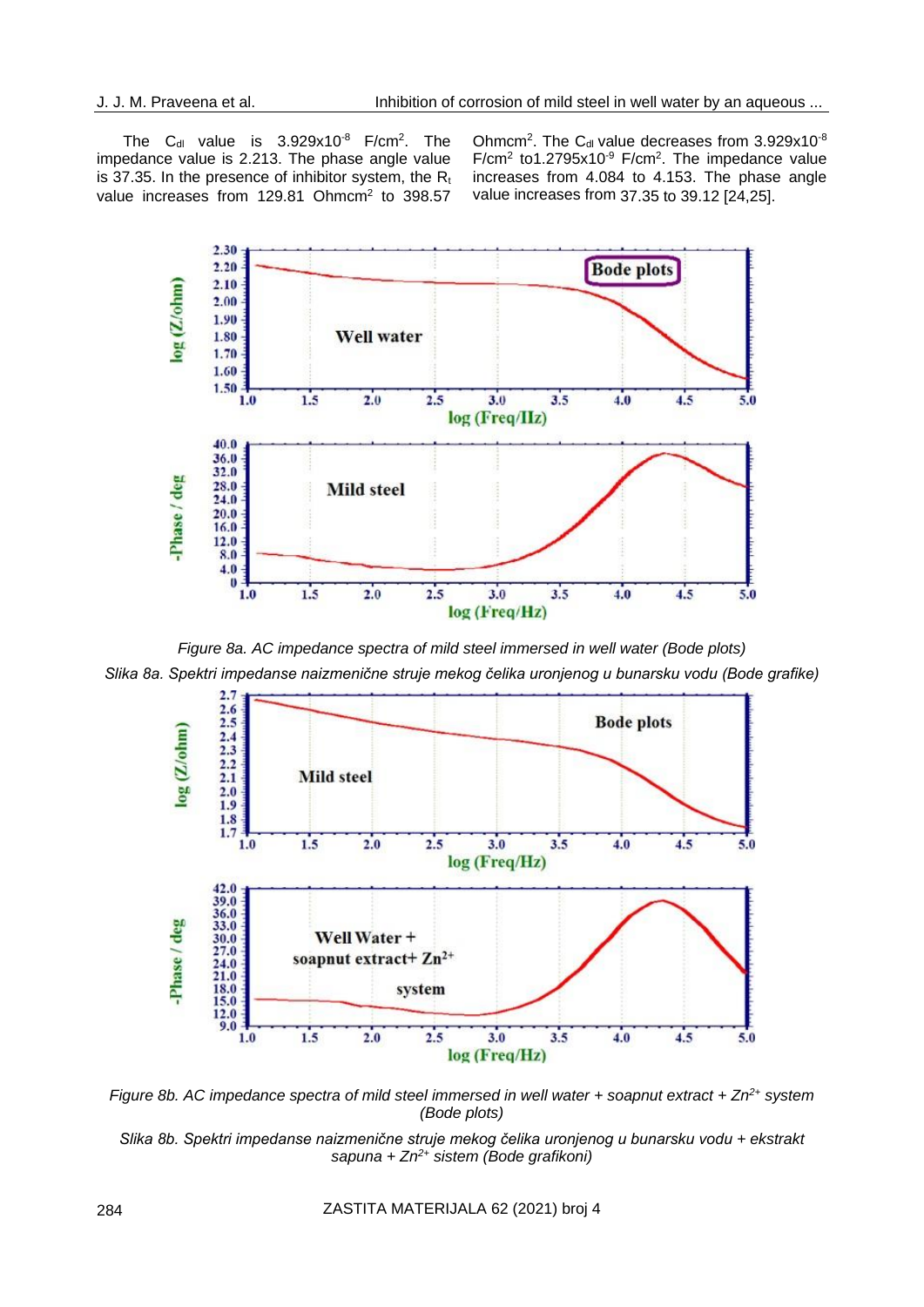*Table 8. Corrosion parameters of mild steel immersed in well water in the absence and presence of inhibitor system (Soapnut extract -Zn2+) obtained by AC impedance spectra*

*Tabela 8. Parametri korozije mekog čelika uronjenog u bunarsku vodu u odsustvu i prisustvu inhibitornog sistema (ekstrakt soapnut - Zn2+) dobijeni spektrom impedanse naizmenične struje*

| <b>System</b>                                                     | Rt<br>Ohmcm <sup>2</sup> | $\mathbf{C}_{\mathsf{dl}}$<br>F/cm <sup>2</sup> | Impedance<br>log(Z/Ohm) | Phase angle<br>/۰۱ |
|-------------------------------------------------------------------|--------------------------|-------------------------------------------------|-------------------------|--------------------|
| Well water                                                        | 129.81                   | $3.929 \times 10^{-8}$                          | 2.213                   | 37.35              |
| Well water + soapnut extract $(10 \text{ ml}) + Zn^{2+}$ (50 ppm) | 398.57                   | 1.2795×10 <sup>-8</sup>                         | 2.667                   | 39.12              |

#### *Equivalent circuit diagrams*

The Nyquist plot of the blank system is characteristic of a film forming and film breaking system. The inhibited system has one time constant. The equivalent circuit diagrams shown in Figures 9 and 10.



*Figure 9. Equivalent circuit diagram for blank system (film formation and film breaking) Slika 9. Ekvivalentna šema za blank sistem (formiranje filma i lomljenje filma)*



*Figure10 . Equivalent circuit diagram for inhibited system (one time constant) Slika 10. Ekvivalentna šema kola za blokirani sistem (jedna vremenska konstanta)*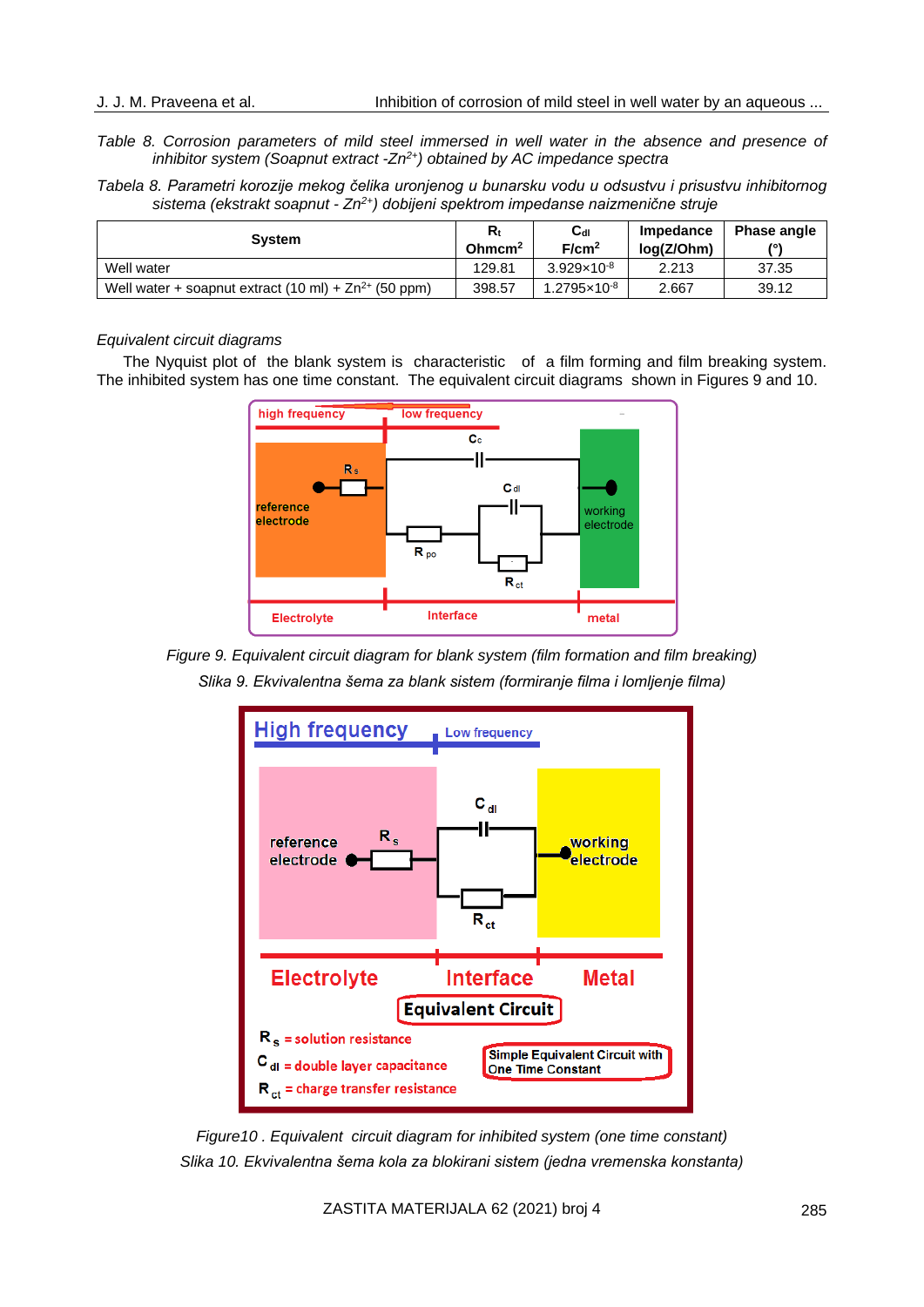## *Dynamic light scattering*

The particle size of protective film ranges from 30-990 nm.The size of the protective and the polydispersity index have been calculated by dynamic light scattering method. The results are shown in Figures11 and 12 and Table 9,10,11.

The average diameter of protective film is 148.7nm. This is the width in the nanometer scale. The polydispersity index is 0.240. This indicates homogeneous nature of the protective film. The diffusion constant is 3.308x10<sup>-8</sup> (cm<sup>2</sup>/sec). The intensity distribution curve is shown in Figure 11. ACF of *soapnut extract-Zn 2+* system is shown in Figure 12.

#### *Table 9. Distribution Results*

*Tabela 9. Rezultati*

| Peak     | Diameter (nm) | <b>Std. Dev</b> |
|----------|---------------|-----------------|
|          | 234.8         | 183.9           |
| 2        | 0.0           | 0.0             |
| 3        | 0.0           | 0.0             |
| 4        | 0.0           | 0.0             |
| 5        | 0.0           | 0.0             |
| Average  | 234.8         | 183.9           |
| Residual | 1.958e-003    | 'O.K)           |



*Figure 11. Intensity distribution curve Slika 11. Kriva raspodele intenziteta*

*Table 10. Cumulants Results Tabela 10. Kumulativni rezultati*

| Diameter (d)                | $148.7$ (nm)                      |  |
|-----------------------------|-----------------------------------|--|
| Polydispersity Index (P.I.) | 0.240                             |  |
| Diffusion constant (D)      | 3.308e-008 (cm <sup>2</sup> /sec) |  |

| Table 11. Measurement condition |  |  |  |  |  |
|---------------------------------|--|--|--|--|--|
| Tabela 11. Uslovi merenja       |  |  |  |  |  |

| Diluent name                | Water          |  |  |
|-----------------------------|----------------|--|--|
| Refractive Index            | 1.3328         |  |  |
| Temperature                 | $25^{\circ}$ C |  |  |
| Viscosity                   | $0.8878$ (cP)  |  |  |
| <b>Scattering Intensity</b> | 31311 (cps)    |  |  |
| Attenuator 1                | 12.61 %        |  |  |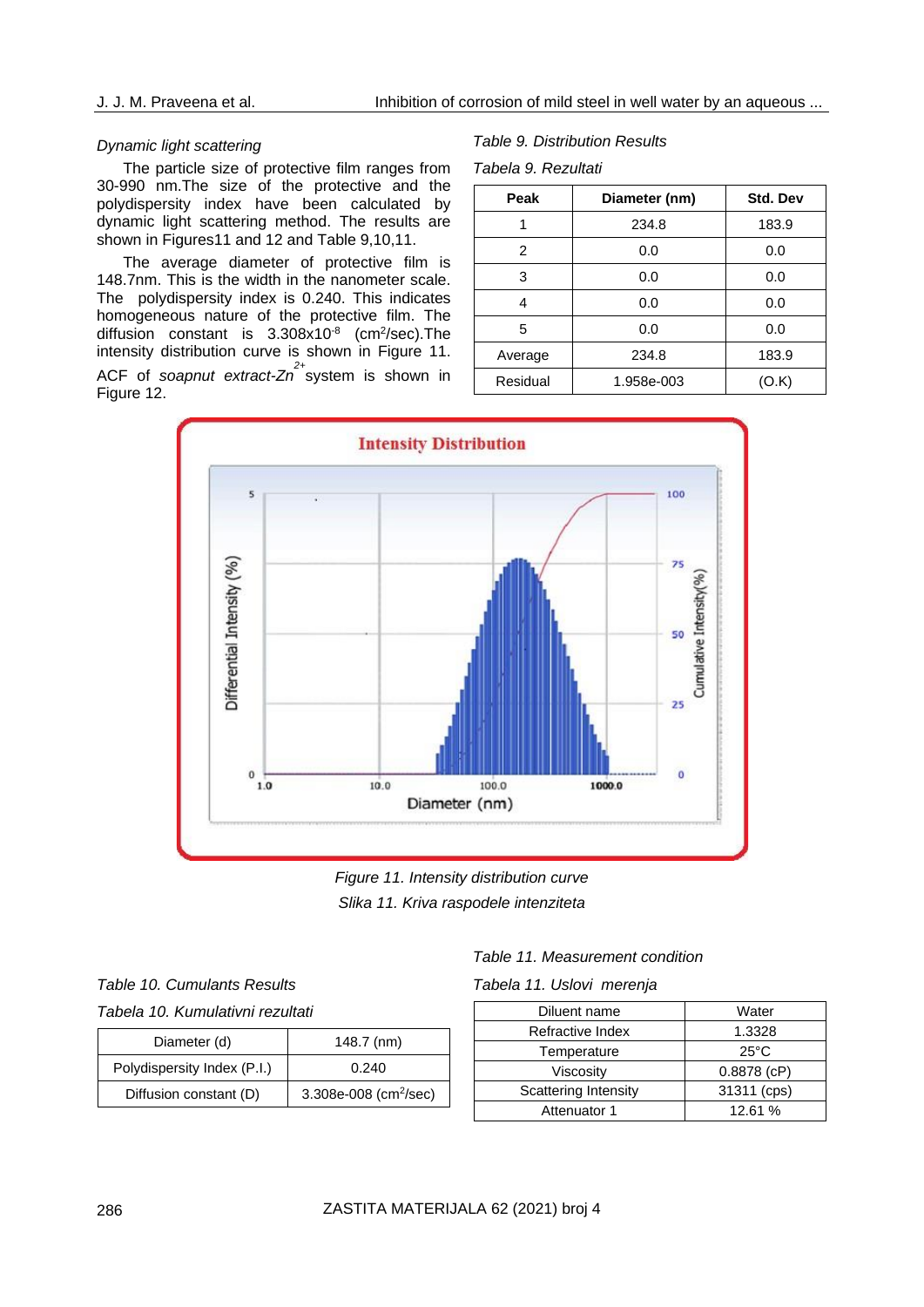

*Figure 12. ACF of soapnut extract-Zn 2+ system Slika 12. ACF ekstrakta sapun - Zn2+ sistem*

#### *Analysis of Vickers hardness*

The Vickers test is often easier to use than other hardness tests since the required calculations are independent of the size of the indenter, and the indenter can be used for all materials irrespective of hardness. The basic principle, as with all common measures of hardness, is to observe a material's ability to resist [plastic](https://en.wikipedia.org/wiki/Plastic_deformation) [deformation f](https://en.wikipedia.org/wiki/Plastic_deformation)rom a standard source. The Vickers test can be used for all [metals a](https://en.wikipedia.org/wiki/Metal)nd has one of the widest scales among hardness tests. The unit of hardness given by the test is known as the Vickers Pyramid Number (HV).

The hardness was measured for polished mild steel surface (systemA), polished mild steel surface immersed in corrosive medium (well water) (system B) and polished mild steel surface immersed in corrosive medium (well water) containing the inhibitor system (system C).The values are given in Table 12. It is observed that for system A the hardness is high. For system B the hardness is low, because the corroded surface contains iron oxide film which is porous and amorphous. The

surface is very rough. Pits are noticed due to corrosion. For system C the surface is smooth, due to the formation of protective film (Figure 13). Usually the hardness is in between that of system A and B. That is, lower than that of polished metal but higher than that of corroded surface. This is due to the formation of a protective film f on the metal during corrosion inhibition process. The protective film consists of iron inhibitor (active principles) complex. Thus the Vickers hardness is used in corrosion inhibition study. Weight loss method reveals that addition of 10 ml of 10% soapnut extract offers an inhibition efficiency of 97 % to carbon steel immersed in well water.

#### *Table 12. HV for 300 gram load*

*Tabela 12. HV za opterećenje od 300 grama* 

| System          | Load             | L1    | $\sqrt{2}$ | HV  |
|-----------------|------------------|-------|------------|-----|
| Polished metal  | 300 <sub>q</sub> | 54.90 | 55.29      | 183 |
| Corroded metal  | 300 <sub>q</sub> | 70.27 | 72.59      | 109 |
| Inhibited metal | 300q             | 60.29 | 61.66      | 150 |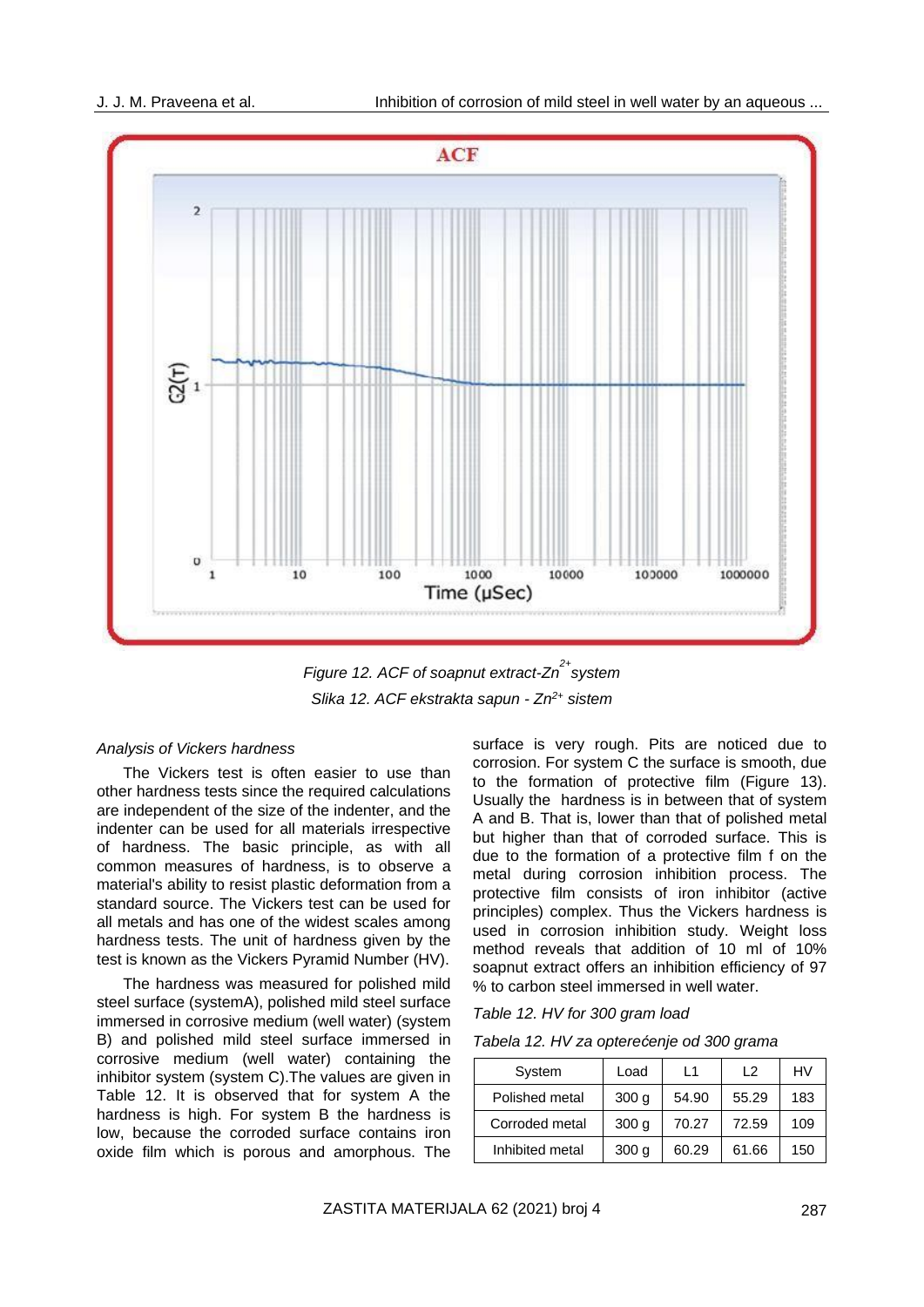

*Figure 13. Hardness of various surfaces (300 g load) Slika 13. Tvrdoća raznih površina (opterećenje 300 g)*



*Figure 14. Anodic and cathodic reactions in corrosion process Slika 14. Anodne i katodne reakcije u procesu korozije*



*Figure 15. Mechanism of corrosion inhibition Slika 15. Mehanizam inhibicije korozije*

## *Mechanism of corrosion inhibition*

In presence of  $Zn^{2+}$ , corrosion resistance of the metal further increases (better than the inhibitor system alone), which is supported by the fact that the linear polarisation resistance value further increases and corrosion current value further

decreases. Similarly during electrochemical impedance study, charge transfer value increases tremendously and double layer capacitance value decreases to a great extent. It is inferred that in presence of  $Zn^{2+}$ , more inhibitor molecules (active ingredients of the plant extract ) are transported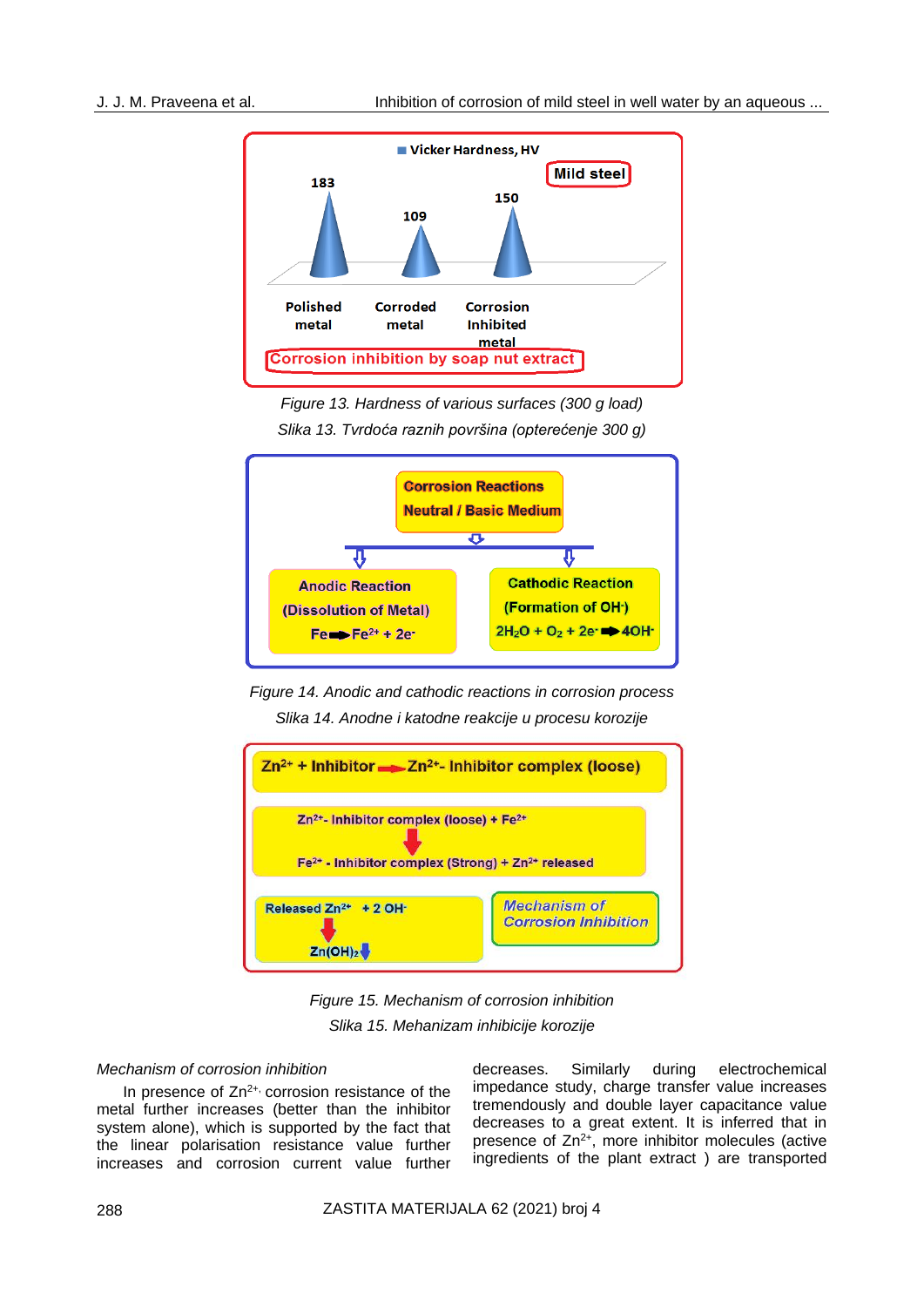towards the metal surface, as  $Zn^{2+}$  – inhibitor complex. On the metal surface iron inhibitor complex is formed on the anodic sites of the metal surface and  $Zn^{2+}$  is released. The released  $Zn^{2+}$ combines with  $OH-$  to form  $Zn(OH)_2$  complex on the cathodic sites of the metal surface. Thus in presence of  $Zn^{2+}$ , both anodic reaction and cathodic reaction are controlled effectively. This accounts for the increase in corrosion resistance of metal well water in presence of inhibitor and  $Zn^{2+}$ . In presence of  $Zn^{2+}$  and inhibitor a loose complex is formed between Zn<sup>2+</sup>and inhibitor. The bond between them is strong enough to carry the inhibitor to the metal surface and weak enough to release the inhibitor in presence of  $Fe<sup>2+</sup>$  to form  $Fe<sup>2+</sup>$  –inhibitor complex on the anodic sites of the metal surface (Figures 14 and 15).

## **CONCLUSIONS**

Useful conclusions are derived from the interpretation of the experimental data.

- Weight loss method reveals that soapnut extract- $Zn^{2+}$ system offers a maximum corrosion inhibition efficiency of 97% in controlling corrosion of mild steel in well water.
- Synergism parameters are found to be greater than1,confirming the
- synergistic effect existing between soapnut extract and Zn<sup>2+</sup>.
- Langmuir adsorption isotherm: Adsorption of inhibitor molecules
- on the metal surface obeys Langmuir adsorption isotherm.
- Polarisation Study reveals that the inhibitors namely aqueous extract of soapnut extract-Zn<sup>2+</sup> system functions as anodic type of inhibitor.
- AC impedance spectra confirm the formation of a protective film on the metal surface.
- The DLS study reveals that the protective film formed on the surface is in nanometer scale.
- The hardness of metal surface increases in inhibitor system. It has been measured by Vickers Hardness.
- This formulation of soapnut extract- $Zn^{2+}$  may be used in cooling water systems, where mild steel pipelines are used to carry well water which is used ascoolant.

## REFERENCES

- [1] T.Sathiyapriya, G.Rathika (2019) Corrosion inhibition efficiency of human black hair extract on mild steel in 1 M H2SO4 media, Indian Journal of Chemical Technology, 26, 216-223.
- [2] B.N.Grgur (2020) Corrosion of the stainless steel 316Ti in 10% hydrochloric and sulfuric acid, Zastita Materijala, 61(4), 339-346.
- [3] S.Rajendran, V.Sribharathy, A.Krishnaveni, J.Jeyasundari, J.Sathiyabama, T.S.Muthumegala, M.Manivannan (2011) Inhibition effect of self assembled films formed by adipic acid molecules on carbon steel surface, Zastita materijala, 52**(3),**  163-172.
- [4] S.Sheetal, A.Prakash, Y.Raj, M.Harilal, J.Felix Kumar (2020) A review on the Enhanced Corrosion Control of Mild Steel in an Acidic Medium using Green Inhibitors, International Research Journal of Engineering and Technology (IRJET), 7(6), 4085- 4093.
- [5] A.El-Aziz S.Fouda, A.Y.El-Khateeb, N.M. Elbahrawi (2017) Cupressus sempervirens extract as green inhibitor for corrosion of carbon steel in hydrochloric acid solutions, Zastita Materijala, 60 (2), 129-146.
- [6] A.El-Aziz S. Fouda, A.H.Ali (2018) Egy- dronate drug as promising corrosion inhibitor of C - steel in aqueous medium, Zastita Materijala, 59 (1), 126- 140.
- [7] P.Shanthy, J.A.Thangakani, S.Karthika, S.C. Joycee, S.Rajendran, J.Jeyasundari Corrosion inhibition by an aqueous extract of Ervatamia divaricate, International Journal of corrosion and Scale Inhibition, 10(1), 331-348.
- [8] H.Zhang, Z.Ni, H.Wu, P.Xu, Z.Li, W.Zhang, H. Huang, Q.Zhou, X.Yue, Ji.Bao, X.Li (2020) Corrosion Inhibition of Carbon Steel in Hydrochloric Acid by Chrysanthemum Indicum Extract, International Journal of Electrochemical Science, 15, 5487 - 5499.
- [9] K.Riaz Ahamed, B.Arifa Farzana, S.J.Diraviam, R. Dorothy, S.Rajendran, A.Al-Hashem (2019) Mild Steel Corrosion nhibition by the Aqueous Extract of Commelina benghalensis Leaves, Portugaliae Electrochimica Acta, 37(1), 51-70.
- [10] G.I.Udom, G.A.Cookey, A.A.Abia (2017) The Effect of Acanthus montanus Leaves Extract on Corrosion of Aluminium in Hydrochloric Acid Medium, Current Journal of Applied Science and Technology, 25(2), 1-11.
- [11] S.Rajendran, M.Agasta, R.B.Devi, B.S.Devi, K. Rajam, J.Jeyasundari (2009) Corrosion inhibition by an aqueous extract of Henna leaves (*Lawsonia Inermis L*), Zastita Materijala, **50**, 77–84.
- [12] H.Gerengi, Il.Uygur, M.Solomon, M.Yildiz, H.Goksu (2016) Evaluation of the inhibitive effect of Diospyros kaki (Persimmon) leavesextract on St37 steel corrosion in acid medium, Sustainable Chemistry and Pharmacy, 4, 57–66.
- [13] Ab.Khadraoui, Ab.Khelifa, K.Hachama, H. Boutoumi, B.Hammouti (2015) Synergistic effect of potassium iodide in controlling the corrosion of steel in acid medium by Mentha pulegium extract, Res Chem Intermed, 41, 7973–7980.
- [14] H.M.Elabbasy, S.M.Zidan, Abd El-Aziz S. Fouda (2019) Inhibitive behavior of ambrosia maritima extract as an eco-friendly corrosion inhibitor for carbon steel in 1M HCl, Zastita Materijala, 59 (1), 126-140.